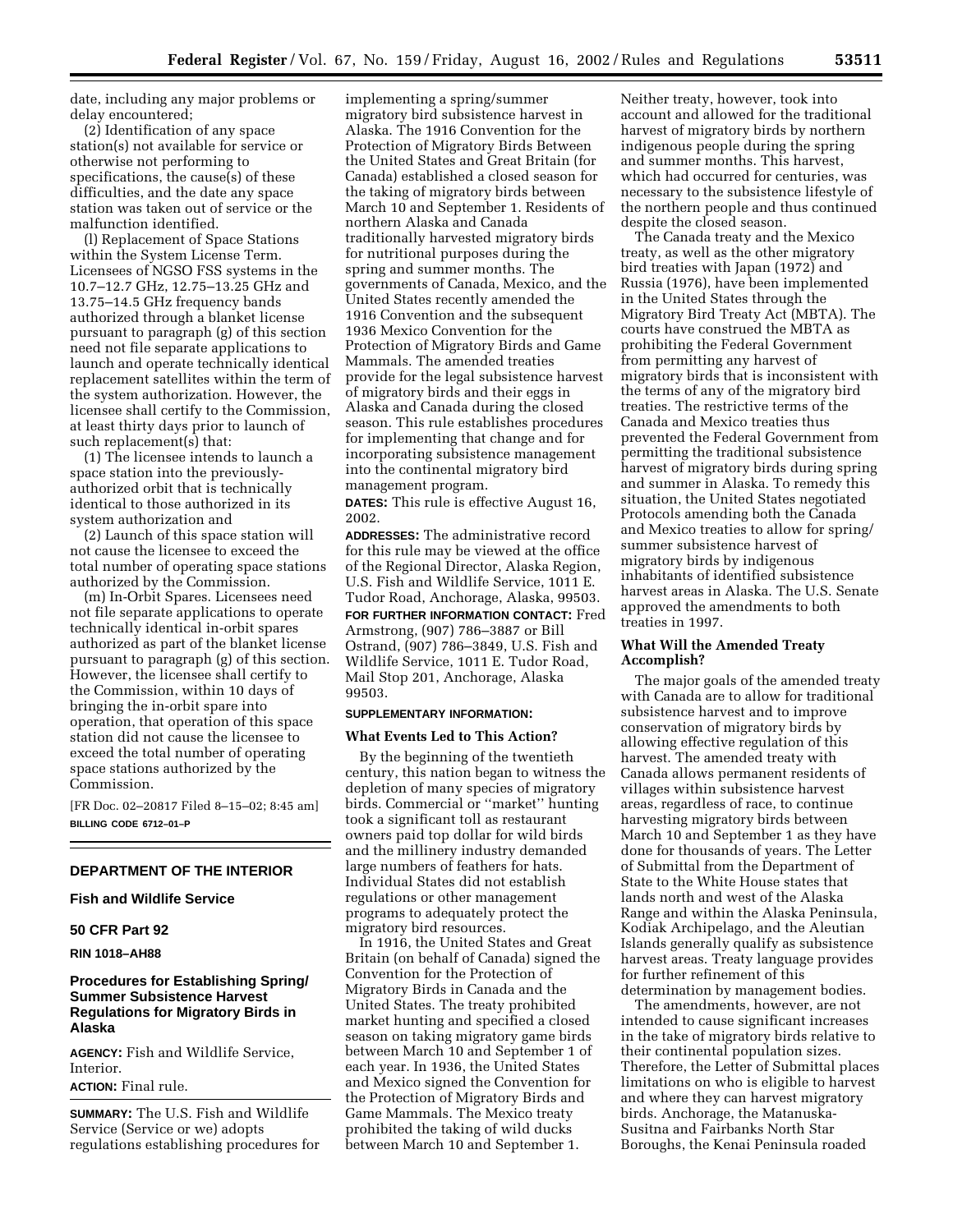area, the Gulf of Alaska roaded area, and Southeast Alaska generally do not qualify as subsistence harvest areas. Limited exceptions may be made so that some individual communities within these excluded areas could qualify for designation as subsistence harvest areas for specific purposes. For example, future regulations could allow some villages in Southeast Alaska to collect gull eggs.

The amended treaty with Canada calls for creation of management bodies to ensure an effective and meaningful role for Alaska's indigenous inhabitants in the conservation of migratory birds. According to the Letter of Submittal, management bodies are to include Alaska Native, Federal, and State of Alaska representatives as equals. They will develop recommendations for, among other things: seasons and bag limits, methods and means of take, law enforcement policies, population and harvest monitoring, education programs, research and use of traditional knowledge, and habitat protection. The management bodies will involve village councils to the maximum extent possible in all aspects of management.

Relevant recommendations developed by the management bodies will be submitted to the Service and to the Flyway Councils. Restrictions in harvest levels for the purpose of conservation will be shared equitably by users in Alaska and users in other States, taking into account nutritional needs of subsistence users in Alaska. The treaty amendments are not intended to create a preference in favor of any group of users in the United States or to modify any preference that may exist. Neither do they create any private rights of action under U.S. law.

## **What Has the Service Accomplished Since Ratification of the Amended Treaty?**

In 1998, we began a public involvement process to determine how to structure management bodies in order to provide the most effective and efficient involvement for subsistence users. We began by publishing a notice in the **Federal Register** stating that we intended to establish management bodies to implement the spring and summer subsistence harvest (63 FR 49707, September 17, 1998). Public forums attended by the Service, the Alaska Department of Fish and Game, and the Native Migratory Bird Working Group were held to provide information regarding the amended treaties and to listen to the needs of subsistence users. The Native Migratory Bird Working Group was a consortium of Alaska Natives formed by the Rural Alaska

Community Action Program to represent Alaska Native subsistence hunters of migratory birds during the treaty negotiations. We held forums in Nome, Kotzebue, Fort Yukon, Allakaket, Naknek, Bethel, Dillingham, Barrow, and Copper Center. We led additional briefings and discussions at the annual meeting of the Association of Village Council Presidents in Hooper Bay and for the Central Council of Tlingit & Haida Indian Tribes in Juneau. Staff members from Alaska national wildlife refuges conducted public meetings in the villages within their refuge areas and discussed the amended treaties at those meetings.

On July 1, 1999, we published in the **Federal Register** (64 FR 35674) a notice of availability of an options document, entitled ''Forming management bodies to implement legal spring and summer migratory bird subsistence hunting in Alaska.'' This document described four possible models for establishing management bodies and was released to the public for review and comment. We mailed copies of the document to approximately 1,350 individuals and organizations, including all tribal councils and municipal governments in Alaska, Native regional corporations and their associated nonprofit organizations, the Alaska Department of Fish and Game, Federal land management agencies, representatives of the four Flyway Councils, conservation and other affected organizations, and interested businesses and individuals. We distributed an additional 600 copies at public meetings held in Alaska to discuss the four models. We also made the document available on the U.S. Fish and Wildlife Service web page.

During the public comment period, we received 60 written comments addressing the formation of management bodies. Of those 60 comments, 26 were from tribal governments, 20 from individuals, 10 from non-government organizations, 2 from the Federal Government, 1 from the State of Alaska, and 1 from the Native Migratory Bird Working Group. In addition to the 60 written comments, 9 of the 10 Federal Subsistence Regional Advisory Councils passed resolutions regarding the four models presented.

On March 28, 2000, we published in the **Federal Register** (65 FR 16405) the Notice of Decision, ''Establishment of Management Bodies in Alaska To Develop Recommendations Related to the Spring/Summer Subsistence Harvest of Migratory Birds.'' This notice described the way in which management bodies would be established and organized.

Based on the wide range of views expressed on the options document, the decision incorporated key aspects of two of the models. The decision established one statewide management body consisting of 1 Federal member, 1 State member, and 7–12 Alaska Native members, with each component serving as equals. Decisions and recommendations of the Council will be by consensus wherever possible; however, if a vote becomes necessary, each component, Federal, State, and Native, will have one vote. This body will set a framework for annual regulations for spring and summer subsistence harvest of migratory birds. Seven regional bodies, consisting of local subsistence users working within the framework, will forward their recommendations to the statewide management body. That body will act on those recommendations and forward its recommendations to the Service and to the Flyway Councils.

In April 2000, we met with the Alaska Department of Fish and Game and the Native Migratory Bird Working Group to discuss bylaws for the statewide management body. At that meeting, we decided to name the statewide management body the ''Alaska Migratory Bird Co-management Council.'' On October 30, 2000, the Comanagement Council convened for the first time and began preparation for the development of recommendations for regulations to be implemented in spring of 2003. The regulations in this document will: (1) Provide the authority for the Co-management Council to operate; (2) establish the procedures by which the Co-management Council will conduct its business; (3) provide authority to the Co-management Council to make recommendations regarding applicability and scope of subsistence harvest and who is eligible to participate in subsistence harvest; (4) give the Co-management Council the authority to set up a process by which migratory birds can be used and possessed under subsistence harvest regulations; (5) define Regional management areas; (6) describe the relationship the rule has to the process for developing national hunting regulations for migratory birds, and (7) allow for future development of regulations pertaining to methods and means of harvest traditionally used for subsistence purposes. At future meetings, the Co-management Council will continue to develop recommendations on harvest and methods and means of harvest as necessary to protect the migratory bird resource.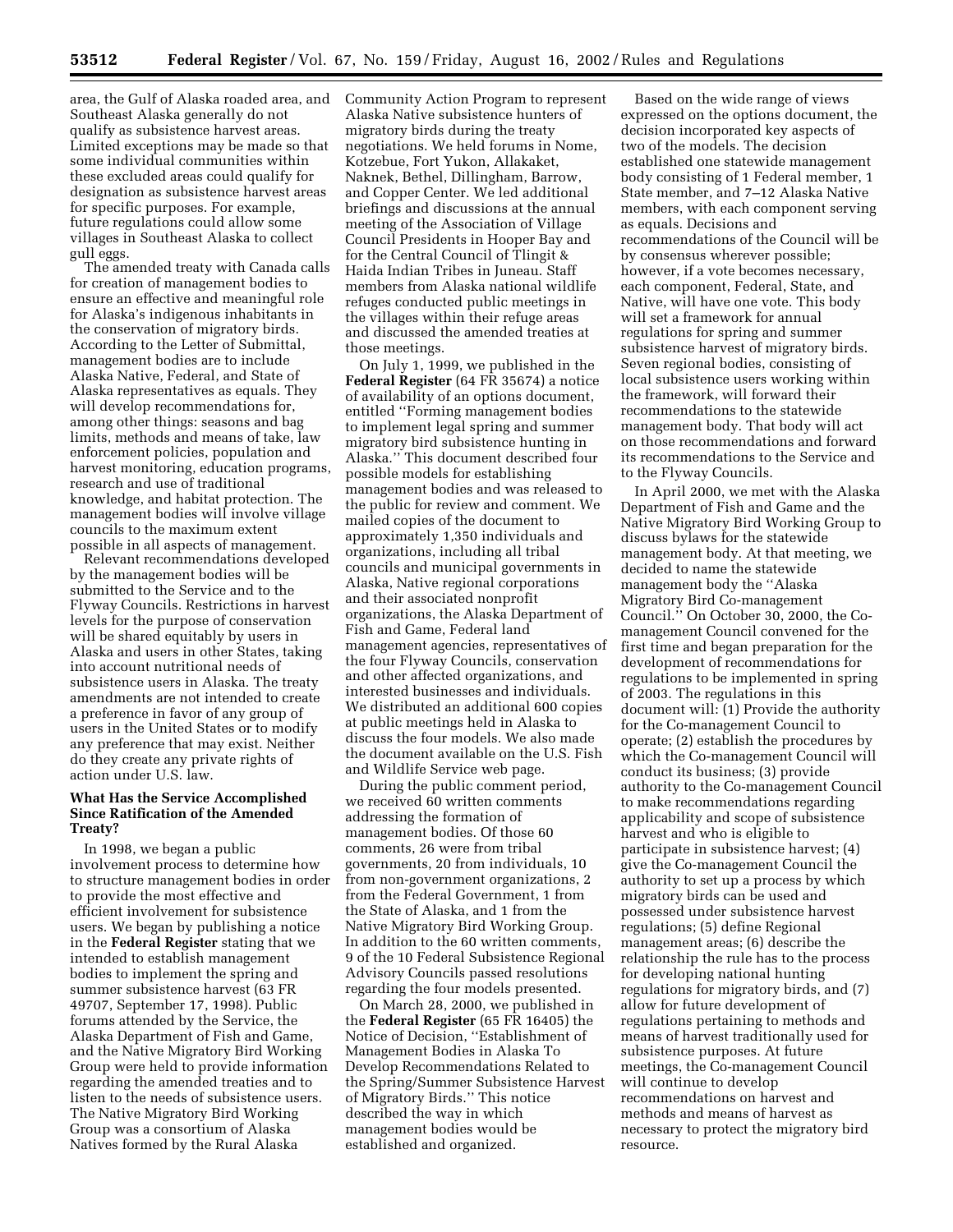#### **Summary of Public Involvement**

This rule places into regulation many of the decisions that were published in the March 28, 2000, **Federal Register** Notice (65 FR 16405). Prior to that Decision Notice being published, we conducted an extensive public involvement process consisting of public meetings in many regions of Alaska. On April 8, 2002, we published in the **Federal Register** (67 FR 16709) a proposed rule to establish procedures for implementing a spring/summer migratory bird subsistence harvest in Alaska. The proposed rule provided for a public comment period of 46 days. We mailed copies of the proposed rule to more than 1,200 individuals and organizations that were on the project mailing list. We conducted two public meetings in Anchorage where people could ask questions or provide formal comment.

By the close of the public comment period on May 24, 2002, we had received written responses from 11 entities. Four of the responses were from individuals, five from organizations, one from the Alaska Legislature, and one from the Alaska Department of Fish and Game. Several of the comments were of an editorial nature or suggesting alternative wording for clarification. We completed those changes when appropriate. Many comments requested or suggested changes to statements that came directly from the Protocol, the Senate Report, or the Letter of Submittal from the State Department to the White House. We declined to alter what we believed to be the intent of the Protocol. The following analysis addresses those comments that directly address the content of the proposed rule, and that do not conflict with the Protocol language.

#### **Response to Public Comments**

Most sections of the proposed rule were addressed by commenters. This discussion addresses comments section by section beginning with those of a general nature.

### *General Comments*

A respondent requested that the regulations require research and monitoring and publication of an annual report on the findings. The ability to monitor the harvest is a major advantage of legalizing spring and summer subsistence harvesting of migratory birds and their eggs. Harvest monitoring will be expanded. The regulations state that the Alaska Migratory Bird Comanagement Council (AMBCC) will make recommendations concerning research and use of traditional

knowledge. Such recommendations will supplement research efforts currently being conducted. Research results will be published upon completion. Subsistence harvest data are published annually in the Service's Pacific Flyway Data Book. Accomplishing such activities continues to be a matter of policy. Regulating them appears unnecessary and restrictive.

An individual requested that the word ''Native'' be replaced throughout the regulations with the term ''indigenous inhabitant.'' The Letter of Submittal differentiates between the two terms and, therefore, we chose to be consistent with the use of those terms as they are applied in the Letter. In order to be consistent with the Letter of Submittal, the term ''Native'' is used to identify the composition of the management bodies. The term ''indigenous inhabitants'' refers to the eligibility of residents in a designated harvest area as defined in the Letter of Submittal. The elimination of one term or use of one term over another would misconstrue the explicit intent of Congress when they ratified the Treaty amendments. The same commenter also requested that the definition of ''Native'' be removed from the definitions in § 92.4. Because the term ''Native'' will remain in the final rule, we will not delete the definition.

A respondent stated that the heading of subpart C, Methods and Means, was too limiting in scope, because other types of regulations not needing to be published annually would be in this subpart. We agree and have changed the heading in the final rule to read ''General Regulations Governing Subsistence Harvest.''

# *Supplementary Information*

A commenter noted that the Supplementary Information referenced sources other than the Protocol language. A Letter of Submittal prepared by the State Department accompanied the Protocol to the White House. Some of the language in this section referencing the Protocol actually is in the Letter of Submittal. Referencing in the final rule is clarified.

A commenter stated that the scope of these regulations would be clearer if they used the term ''spring and summer hunting'' rather than the word ''subsistence.'' We believe that the language in the proposed rule clearly stated that these regulations apply only to the spring and summer subsistence harvest of migratory birds between the dates of March 10 and September 1. We have made the change, however, in those situations where it seemed to add clarification.

In the Supplementary Information we stated that the treaty amendments are not intended to create a preference in favor of any group of users in the United States. A commenter noted that the amendments do not create any rights to harvest birds. Both these points are stated in the Letter of Submittal. In the final rule, we have, therefore, added a statement that no private rights of action under U.S. law are created by the amended treaty.

In the section titled, ''What Events Led to This Action?'' we referred to subsistence zones. The Alaska Department of Fish and Game correctly noted that the term ''zones'' has a specific regulatory definition in part 20. To avoid confusion, we have referred to ''subsistence harvest areas'' in the final rule, and no longer use the term ''zones.''

In the paragraph addressing the Unfunded Mandates Reform Act, we stated that the cost to the partner organizations for coordinating the regional programs would be approximately \$300,000 for travel and associated costs for regional meetings. One comment stated that the cost would exceed that amount and requested that the figure be increased. As stated in this section, the Service has entered into grant agreements to help offset those costs. During the first year of this project, the regional partners charged less than \$150,000 to those grant agreements. No evidence exists at this time that the cost estimate quoted should be increased.

In the paragraph addressing Regulatory Planning and Review, we certified that this rule will not have an annual economic effect of \$100 million. Using figures from a published report, we estimated that the maximum economic value derived from the consumption of harvested migratory birds in the spring and summer would be approximately \$6 million. The Alaska Department of Fish and Game commented that we made assumptions in the calculations that led to an elevated value. We agree. The point of this paragraph is to demonstrate that the value is less than \$100 million. Therefore, we attempted to demonstrate that the highest estimate would be substantially less than \$100 million. Because of variations in data quality and quantity, and in species harvested throughout the State, statewide economic value estimates are not reliable. We therefore have added wording to the paragraph making clear that these figures are of little value for any purpose other than demonstrating a high-end economic impact for this project.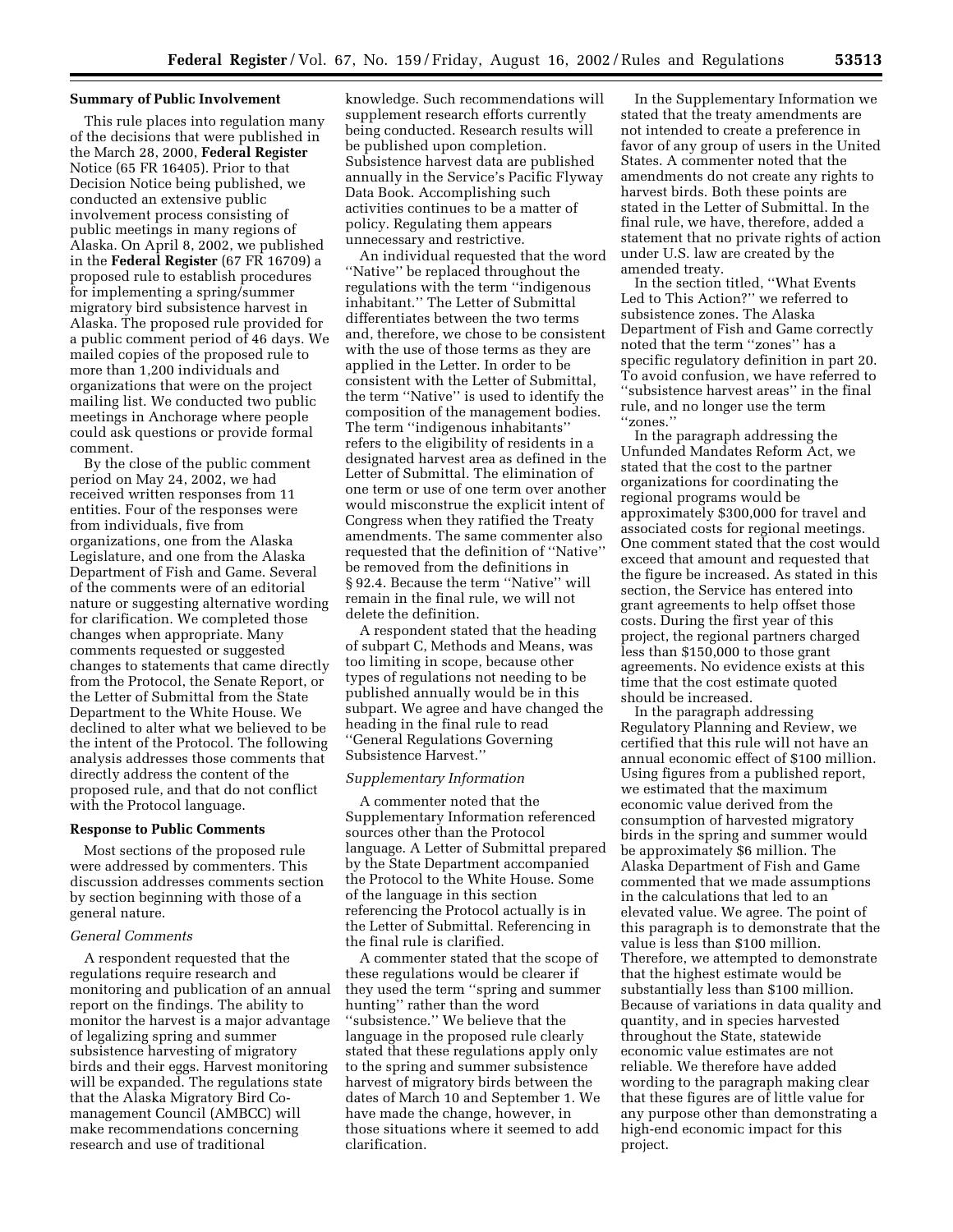# *Section 92.3 Applicability and Scope*

One commenter said this section would allow the State of Alaska to regulate the spring and summer subsistence hunt without regard for the provisions of the Treaties and regulations. We do not agree. In section 92.3(e), the regulations clearly state that any laws and regulations enacted by the State under its other authorities must be consistent with the applicable international conventions, including the Protocol, the Migratory Bird Treaty Act, and the regulations adopted under this part. The State could not implement subsistence hunting regulations that would conflict with this Federal rule.

Another commenter noted an error in the dates of the open season regulated by part 20. We stated that the open season is between September 1 through March 10. It has been corrected in the final rule to reflect that the open season is from September 1 through March 10 and, therefore, includes both dates.

#### *Section 92.4 Definitions*

Two commenters requested changes to the definition of ''immediate family.'' One noted that the definition included grandparents, but did not include grandchildren. ''Immediate family'' as described in the Letter of Submittal includes grandparents but not grandchildren. We agree that this is an oversight and have made the change to the definition in the final rule. The second commenter stated that the definition should include aunts, uncles, and cousins because extended family is important and is a part of Native traditions. Although the extended family may be important in traditional activities, the Letter of Submittal emphasizes the need to include immediate family members in the traditional migratory bird harvest, while meeting the purpose of the Protocol that states  $\cdots$   $\cdots$   $\ddot{\cdot}$  it is not the intent of this Protocol to cause significant increases in the take of species of migratory birds relative to their continental population sizes.'' Expanding the definition of immediate family to include extended family would not be consistent with that intent.

A commenter stated that a definition of ''permanent resident'' would be helpful to the understanding of eligibility under § 92.5. This is a term that was not defined in the Protocol language or in the accompanying documents. Since the writing of the proposed rule, the term has been defined by the AMBCC in a public meeting. We are, therefore, including that definition in the final rule. The same commenter stated that the regulation should be clear that the local tribal government is the entity that is responsible for identifying the permanent residents in their respective communities. No entity has yet been given the responsibility for determining who qualifies as a permanent resident. Each individual is expected to apply the definition to his or her own situation. If questioned by an enforcement officer,<br>proof of residency must be available.

A commenter requested that the term ''tribal'' be eliminated from the definition of ''partner organization or regional partner.'' The commenter referenced a dispute regarding tribal status of Alaska Natives other than for certain statutory purposes. The commenter stated that there is no purpose for specifying tribal involvement in this rule and that ''federally recognized tribes'' will be included within the purview of the phrase ''regional or local organization, or local government.'' Although ''federally recognized tribes'' or ''tribal organizations'' are not specifically identified in the Protocol language or the accompanying language, it is not clear that those terms would be considered included within the purview of the phrase ''regional or local organization, or a local government.'' It is our intention that tribes and tribal organizations have the same opportunity as local governments and regional and local organizations to be partner organizations. It should be clear, however, that none of these entities has preference in being so designated. One commenter felt that the

definition of ''non-wasteful taking'' was not adequate because the definition had no requirement for preserving harvested birds that were not immediately consumed. The definition has been changed to read, ''\* \* \* consumed or preserved for food.''

A commenter stated a concern that the term, ''for their own'' in the definition of ''subsistence'' did not allow for traditional sharing and exchanging of birds among eligible subsistence users. Article II4(b)(i) of the amended Treaty states that harvesting ''\* \* \* shall be consistent with customary and traditional uses by such indigenous inhabitants for their own nutritional and other essential needs.'' The use of this term is essential for understanding that harvest is to be for certain subsistence needs only. The term, however, is intended to apply to eligible indigenous inhabitants collectively and not solely to individual users. The use of the term, therefore, does not restrict traditional sharing among eligible users. For further clarification we have changed ''traditional harvest and use'' to ''traditional harvest or use.''

At the request of a commenter, and for the purpose of clarification, we have added the words ''during the spring and summer'' to the end of the definition of the term ''eligible person''.

### *Section 92.5 Who is Eligible to Participate?*

One commenter suggested additional wording in paragraph (a). The proposed rule states that any person may submit a petition to exclude a previously included community. Although the proposed rule states that the AMBCC will make recommendations regarding the petition, it is not clearly stated who is to receive the petition. Wording has been added to the final rule stating that petitions will first be considered by the appropriate regional management body before being acted on by the AMBCC.

The suggestion was made that in paragraph (b) we add the words ''spring and summer'' before the words ''subsistence harvest area.'' The sentence now reads "\* \* \* may petition the Co-management Council through their designated regional management body for designation as a spring and summer subsistence harvest area.''

We received several comments regarding paragraph (c). Several of those comments indicated that the paragraph was vague and that it did not adequately address the requirements of the amended Treaty, that we are to accommodate traditional spring and summer harvests without creating new traditions or increasing harvests. We have re-written the entire paragraph to accommodate those concerns. We also responded to a request for clarity by adding the words ''spring and summer'' to the heading of paragraph (c).

Numerous other comments addressed the five criteria in paragraph (c). Comments expressed concern that the 1916 date used in criterion (1) was too far back for data to be available when determining traditional use patterns. Also, some communities have moved and been renamed, and have developed a traditional use of migratory birds since 1916. They would be unable to successfully petition for inclusion. We agree that the earlier date, which was based upon the signing of the original migratory bird treaty with Canada, was too restrictive. The argument could certainly be made that communities with a demonstrated use pattern prior to the effective date of the amended treaty should be able to petition for inclusion. We have, therefore, changed the date from 1916 to 1999.

Several commenters stated that those criteria used to establish a traditional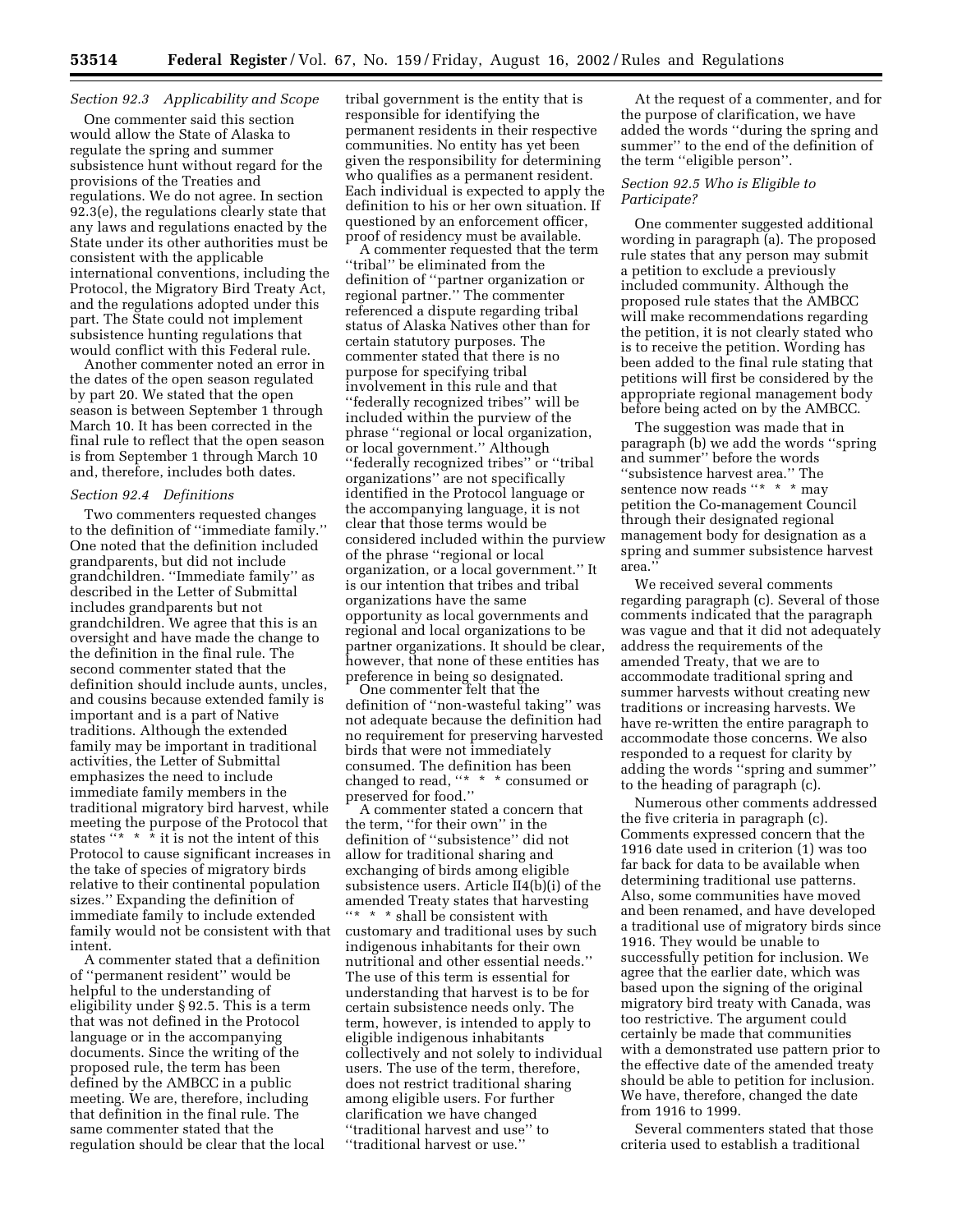subsistence harvest should not be limited to migratory birds, and that a subsistence use of other fish and wildlife species should be sufficient to qualify for a future subsistence harvest of migratory birds. We believe that eligibility for future subsistence harvest of migratory birds should be dependent upon past reliance on that same resource. One of the purposes of the amended treaty is to allow for the regulated continuation of past practices within designated subsistence harvest areas. We, therefore, will not add other fish and wildlife species to the list of criteria.

A request was made to change criterion (3) by adding the words ''through oral traditions, family training, and cultural community activities or events.'' The purpose of the recommended change would be to better tailor the criteria to define the cultures and traditions of Alaska Native people. We believe, however, that the additional wording unnecessarily limits the manner in which such knowledge could be handed down through the generations. Criterion (3) remains unchanged in the final rule. A commenter stated that paragraph

(d) does not clearly identify where invited family members may participate. We feel the paragraph is clear on that point, but did need to state that participation requires the permission of the Village Council. Wording has been added accordingly.

## *Section 92.6 Use and Possession of Migratory Birds*

A commenter stated that this rule should allow for the purchase of feathers for dance regalia, because that is part of the tradition of some Native cultures. Because the purchase and sale of migratory birds and their parts is a violation of the Migratory Bird Treaty Act, it is not in the purview of this rule to allow for the purchase of feathers.

# *Section 92.10 Alaska Migratory Bird Co-management Council*

A respondent asked that we add to the list of AMBCC roles and responsibilities the facilitation of the development of inter-regional conservation plans, harvest strategies, and management programs for shared populations of migratory birds. We believe this function is adequately stated in paragraph (c)(7). Paragraph (c)(8) has been re-worded

as suggested by a commenter in order to make it less awkward and to be clear that we are referring to the AMBCC

A commenter wanted more specific language in paragraph (d)(3) that all AMBCC meetings are open to the

public. Language has been added to the final rule to accommodate that request.

# *Section 92.11 Regional Management Areas*

A commenter stated that identified partner organizations must be willing and able to coordinate the regional programs on behalf of all subsistence hunters within the region. We have added the word ''all'' to accommodate that request.

# *Section 92.12 Relationship to the Process for Developing National Hunting Regulations for Migratory Game Birds*

A commenter stated that paragraph (b) was not clear in the intention that the annual regulations in subpart D would be published separately and apart from part 20 of title 50 of the Code of Federal Regulations (CFR). Wording has been added to this paragraph to help clarify the issue. We intend that annual regulations published pursuant to part 20 and those published pursuant to part 92 will be subject to the same review process and submitted to the **Federal Register** at approximately the same time. They will be published, however, within their respective parts in the CFR. Section 92.30, paragraph (d), states that §§ 92.31–92.39 provide for the annual harvest of migratory birds and their eggs during spring and summer for subsistence users in Alaska. Text for those sections will be published in the **Federal Register** this fall, to be in place for the spring and summer of 2003.

#### **Statutory Authority**

We derive our authority to issue these regulations from the Migratory Bird Treaty Act of 1918 (16 U.S.C. 703 *et seq.*), which implements the 1916 Convention, as amended, between the United States and Great Britain (for Canada) for the protection of migratory birds.

Specifically, these regulations are issued pursuant to 16 U.S.C. 712(1), which authorizes the Secretary of the Interior to ''issue such regulations as may be necessary to assure that the taking of migratory birds and the collection of their eggs, by the indigenous inhabitants of the State of Alaska, shall be permitted for their own nutritional and other essential needs, as determined by the Secretary of the Interior, during seasons established so as to provide for the preservation and maintenance of stocks of migratory birds.''

#### **Effective Date**

Under the Administrative Procedure Act, our normal practice is to publish rules with a 30-day delay in effective

date. But in this case, we are using the ''good cause'' exemption under 5 U.S.C. 553(d)(3) to make this rule effective upon publication in order to ensure conservation of the resource for the upcoming spring/summer subsistence harvest. The rule needs to be made effective immediately for the following reasons: (1) The AMBCC has spent a considerable amount of time developing recommendations to the SRC to legalize the spring/summer harvest of migratory birds in Alaska. The last meeting of the SRC for the 2002–03 season is scheduled to meet on July 31 and August 1, 2002, to consider these and other recommendations. These procedural regulations give the AMBCC the authority to provide recommendations. If this rule is not in effect when the SRC meets, a question of whether or not the recommendations are legal will arise and leave the AMBCC vulnerable to legal challenges; and (2) although it is very difficult to get three different and distinct groups of people together (state, federal and Alaska Native) with a common goal and be able to move forward as they have, all three parties to the AMBCC have a commitment to develop a management system that will provide conservation measures for the spring/summer harvest of migratory birds in Alaska. That commitment to conservation is the foundation for the AMBCC and success will be measured by the harmony that has been created. Anything to jeopardize it at this early stage of development could impact the structure of the AMBCC. The expediency of the publication of the procedural regulations will ensure that the AMBCC recommendations are heard and acted upon by the Service.

#### **Regulatory Planning and Review**

The Office of Management and Budget (OMB) has determined that this document is not a significant rule subject to OMB review under E.O. 12866.

a. This rule will not have an annual economic effect of \$100 million or adversely affect an economic sector, productivity, jobs, the environment, or other units of government. A costbenefit and economic analysis is not required. This rule is administrative, technical, and procedural in nature, establishing the procedures for implementing spring and summer harvest of migratory birds as provided for in the amended Convention with Canada. The rule does not provide for new or additional hunting opportunities and therefore will have minimal economic or environmental impact.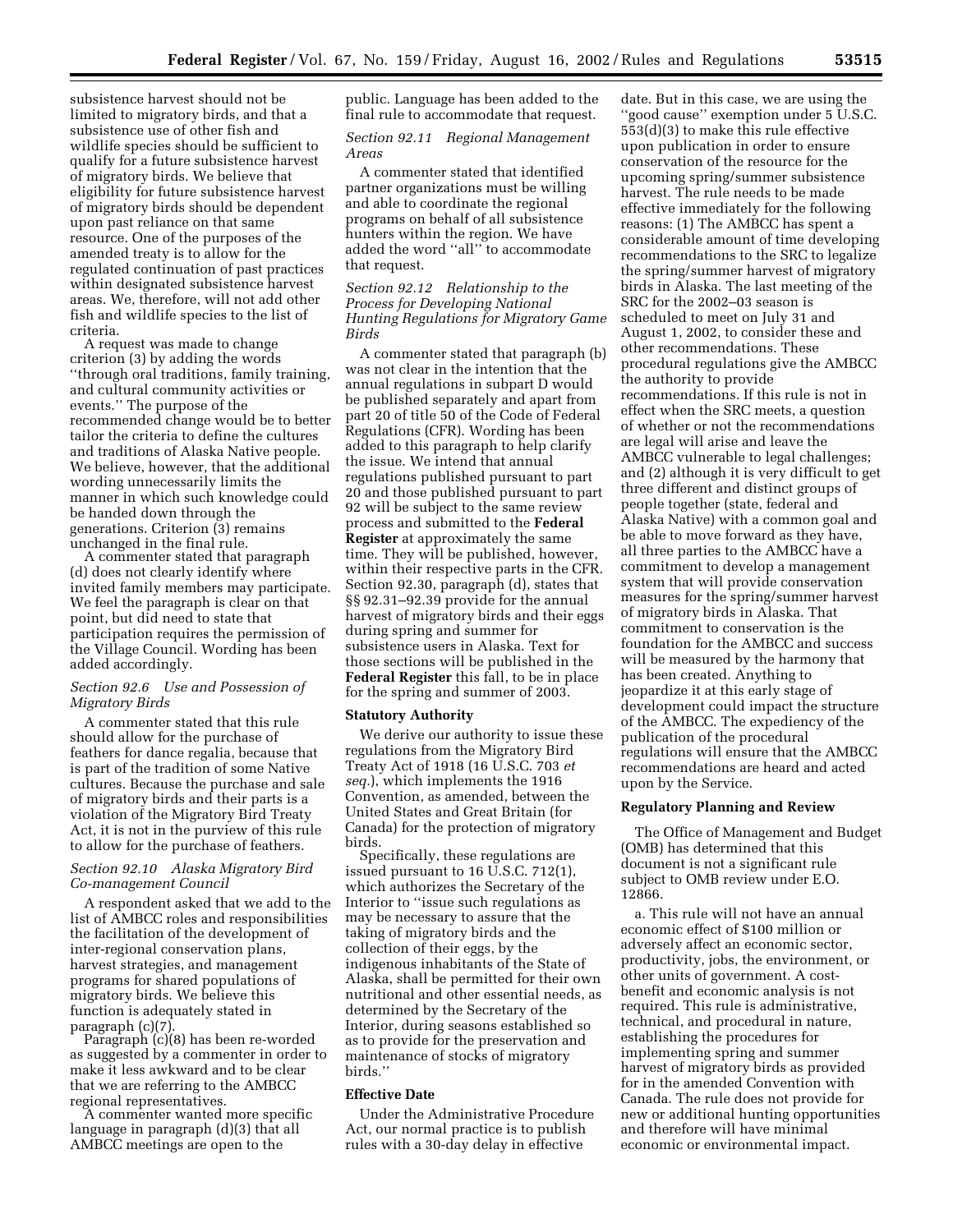This rule benefits those participants who engage in the subsistence harvest of migratory birds in Alaska in two identifiable ways: first, participants receive the consumptive value of the birds harvested and second, participants get the cultural benefit associated with the maintenance of a subsistence economy and way of life. The Service can estimate the consumptive value for birds harvested under this rule but does not have a dollar value for the cultural benefit of maintaining a subsistence economy and way of life.

The economic value derived from the consumption of the harvested migratory birds has been estimated using the results of a paper by Robert J. Wolfe titled ''Subsistence Food Harvests in Rural Alaska, and Food Safety Issues,'' August 13, 1996.'' Using data from Wolfe's paper and applying it to the areas that will be included in this process, a maximum economic value of \$6 million is determined. This is the estimated economic benefit of the consumptive part of this rule for participants in subsistence hunting. The cultural benefits of maintaining a subsistence economy and way of life can be of considerable value to the participants, and is not included in this figure.

b. This rule will not create inconsistencies with other agencies' actions. We are the Federal agency responsible for the management of migratory birds, coordinating with the Alaska Department of Fish and Game on management programs within the State of Alaska. The State of Alaska is a member of the AMBCC.

c. This rule will not materially affect entitlements, grants, user fees, loan programs, or the rights and obligations of their recipients. The rule does not affect entitlement programs.

d. This rule will not raise novel legal or policy issues. The annual subsistence harvest regulations will go through the same National regulatory process as the existing annual migratory bird hunting regulations in 50 CFR part 20.

### **Regulatory Flexibility Act**

The Department of the Interior certifies that this rule will not have a significant economic effect on a substantial number of small entities as defined under the Regulatory Flexibility Act (5 U.S.C. 601 *et seq.*). An initial regulatory flexibility analysis is not required. Accordingly, a Small Entity Compliance Guide is not required. The rule legalizes a pre-existing subsistence activity, and the resources harvested will be consumed by the harvesters or persons within their local community.

## **Small Business Regulatory Enforcement Fairness Act**

This rule is not a major rule under 5 U.S.C. 804(2), the Small Business Regulatory Enforcement Fairness Act, as discussed in the Regulatory Planning and Review section above.

a. This rule does not have an annual effect on the economy of \$100 million or more. It will legalize and regulate a traditional subsistence activity. It will not result in a substantial increase in subsistence harvest or a significant change in harvesting patterns.

The commodities being regulated under this rule are migratory birds. This rule deals with legalizing the subsistence harvest of migratory birds and, as such, does not involve commodities traded in the marketplace. A small economic benefit from this rule derives from the sale of equipment and ammunition to carry out subsistence hunting. Most, if not all, businesses that sell hunting equipment in rural Alaska would qualify as small businesses. The Service has no reason to believe that this rule will lead to a disproportionate distribution of benefits.

b. This rule will not cause a major increase in costs or prices for consumers, individual industries, Federal, State, or local government agencies, or geographic regions. This rule does not deal with traded commodities and, therefore, does not have an impact on prices for consumers.

c. This rule does not have significant adverse effects on competition, employment, investment, productivity, innovation, or the ability of U.S.-based enterprises to compete with foreignbased enterprises. This rule deals with the harvesting of wildlife for personal consumption. It does not regulate the marketplace in any way to generate effects on the economy or the ability of businesses to compete.

#### **Unfunded Mandates Reform Act**

We have determined and certify pursuant to the Unfunded Mandates Reform Act (2 U.S.C. 1501 *et seq.*) that this rule will not impose a cost of \$100 million or more in any given year on local, State, or tribal governments or private entities. A statement containing the information required by this Act is therefore not necessary.

Participation on regional management bodies and the Co-management Council will require travel expenses for some Alaska Native organizations and local governments. In addition they will assume some expenses related to coordinating involvement of village councils in the regulatory process. Total coordination and travel expenses for all

Alaska Native organizations are estimated to be less than \$300,000 per year. In the Notice of Decision, 65 FR 16405, March 28, 2000, we identified 12 partner organizations to be responsible for administering the regional programs. When possible, we will make annual grant agreements available to the partner organizations to help offset their expenses. The Alaska Department of Fish and Game will incur expenses for travel to the Co-management Council meetings and to meetings of the regional management bodies. In addition, the State will be required to provide technical staff support to each of the regional management bodies and to the Co-management Council. Expenses for the State's involvement may exceed \$100,000 per year, but should not exceed \$150,000 per year.

#### **Paperwork Reduction Act**

This rule has been examined under the Paperwork Reduction Act of 1995, and has been found to contain no information collection requirements. An agency may not conduct or sponsor, and a person is not required to respond to, a collection of information unless it displays a currently valid OMB control number.

#### **Federalism Effects**

As discussed in the Regulatory Planning and Review and Unfunded Mandates Reform Act sections above, this rule does not have sufficient federalism implications to warrant the preparation of a Federalism Assessment under Executive Order 13132. We worked with the State of Alaska on development of these regulations.

#### **Civil Justice Reform—Executive Order 12988**

In accordance with Executive Order 12988, the Office of the Solicitor has determined that the rule does not unduly burden the judicial system and that it meets the requirements of Section 3 of the Order.

#### **Takings Implication Assessment**

This rule is not specific to particular land ownership, but applies to the harvesting of migratory bird resources throughout Alaska. Therefore, in accordance with Executive Order 12630, this rule does not have significant takings implications.

### **Government-to-Government Relations With Native American Tribal Governments**

In accordance with the President's memorandum of April 29, 1994, ''Government-to-Government Relations With Native American Tribal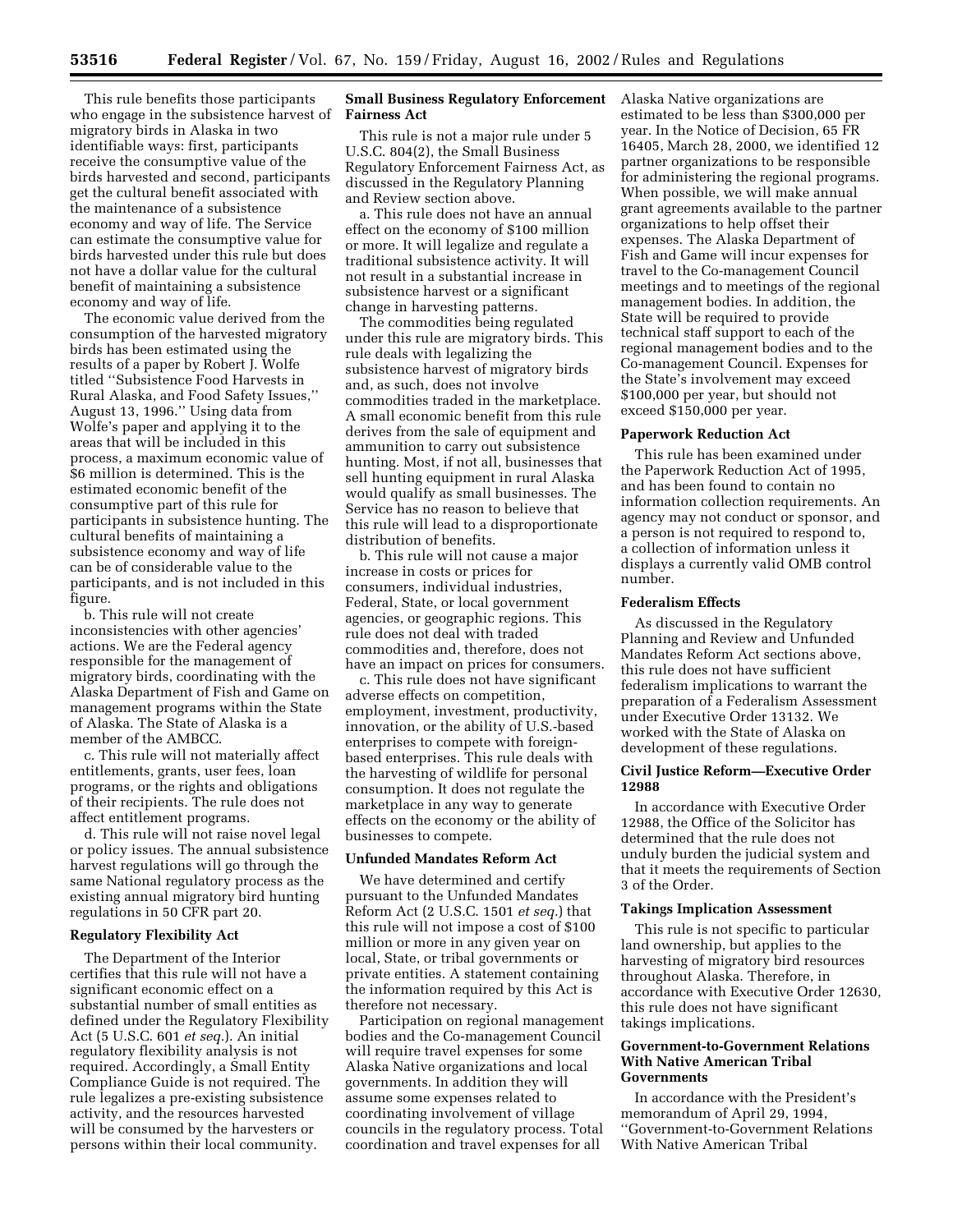Governments'' (59 FR 22951), and Executive Order 13175, 65 FR 67249 (November 6, 2000), concerning consultation and coordination with Indian Tribal Governments, we have consulted with Alaska tribes, evaluated the rule for possible effects on them and have determined that there are no significant effects. This rule establishes procedures by which the individual tribes in Alaska will be able to become significantly involved in the annual regulatory process for spring and summer subsistence harvesting of migratory birds and their eggs. The rule will legalize the subsistence harvest for tribal members, as well as for other indigenous inhabitants.

# **Endangered Species Act Consideration**

Prior to issuance of annual spring and summer subsistence regulations, we will consider provisions of the Endangered Species Act of 1973, as amended, (16 U.S.C. 1531–1543; hereinafter the Act) to ensure that harvesting is not likely to jeopardize the continued existence of any species designated as endangered or threatened or modify or destroy their critical habitats, and that it is consistent with conservation programs for those species. Consultations under Section 7 of this Act may cause us to change recommendations for annual regulations.

# **National Environmental Policy Act Consideration**

We determined that establishing the procedures for future development of subsistence harvest regulations does not require an environmental assessment because the impacts to the environment are negligible. We therefore filed a categorical exclusion dated April 30, 1999. Copies of the categorical exclusion are available at the address shown in the section of this document entitled, **ADDRESSES**. An environmental assessment will be prepared for the annual subsistence take regulations due to be published later as a proposed rule in the summer of 2002.

#### **Energy Supply, Distribution or Use (Executive Order 13211)**

On May 18, 2001, the President issued Executive Order 13211 on regulations that significantly affect energy supply, distribution, and use. Executive Order 13211 requires agencies to prepare Statements of Energy Effects when undertaking certain actions. Because this rule only allows for traditional subsistence harvest and improves conservation of migratory birds by allowing effective regulation of this harvest, it is not a significant regulatory action under Executive Order 12866 and is not expected to significantly affect

energy supplies, distribution, and use. Therefore, this action is not a significant energy action and no Statement of Energy Effects is required.

### **List of Subjects in 50 CFR Part 92**

Hunting, Reporting and recordkeeping requirements, Subsistence, Treaties, Wildlife.

For the reasons identified in the preamble, the U.S. Fish and Wildlife Service adds part 92 to subchapter G of chapter 1, title 50 of the Code of Federal Regulations, to read as follows:

#### **PART 92—MIGRATORY BIRD SUBSISTENCE HARVEST IN ALASKA**

#### **Subpart A—General Provisions**

Sec.

- 92.1 Purpose of regulations.<br>92.2 Authority.
- Authority.
- 92.3 Applicability and scope.
- 92.4 Definitions.
- 92.5 Who is eligible to participate?<br>92.6 Use and possession of migrato
- Use and possession of migratory birds.
- 92.7–92.9 [Reserved]

# **Subpart B—Program Structure**

- 92.10 Alaska Migratory Bird Comanagement Council.<br>92.11 Regional managem
- 92.11 Regional management areas.<br>92.12 Relationship to the process f Relationship to the process for developing national hunting regulations for migratory game birds.
- 92.13–92.19 [Reserved]

## **Subpart C—General Regulations Governing Subsistence Harvest**

### 92.20—92.29 [Reserved]

#### **Subpart D—Annual Regulations Governing Subsistence Harvest**

92.30 General overview of regulations. 92.31–92.39 [Reserved]

**Authority:** 16 U.S.C. 703–712.

## **Subpart A—General Provisions**

### **§ 92.1 Purpose of regulations.**

The regulations in this part implement the Alaska migratory bird subsistence program as provided for in Article II(4)(b) of the 1916 Convention for the Protection of Migratory Birds in Canada and the United States (the ''Canada Treaty''), as amended.

### **§ 92.2 Authority.**

The Secretary of the Interior issues the regulations in this part under the authority granted to the Secretary by the Migratory Bird Treaty Act (MBTA), 16 U.S.C. 703–712.

# **§ 92.3 Applicability and scope.**

(a) *In general.* The regulations in this part apply to all eligible persons harvesting migratory birds and their eggs for subsistence purposes in Alaska between the dates of March 10 and September 1. The provisions in this part do not replace or alter the regulations

set forth in part 20 of this chapter, which relate to the hunting of migratory game birds and crows during the regular open season from September 1 through March 10. The provisions set forth in this part implement the exception to the closed season, which authorizes the taking of migratory birds in Alaska for subsistence purposes between March 10 and September 1.

(b) *Land ownership.* This part does not alter the legal authorities of Federal and State land managing agencies or the legal rights of private land owners to close their respective lands to the taking of migratory birds.

(c) *Federal public lands.* The provisions of this part are in addition to, and do not supersede, any other provision of law or regulation pertaining to national wildlife refuges or other federally managed lands.

(d) *Migratory bird permits.* The provisions of this part do not alter the terms of any permit or other authorization issued pursuant to part 21 of this chapter.

(e) *State laws for the protection of migratory birds.* No statute or regulation of the State of Alaska relieves a person from the restrictions, conditions, and requirements contained in this part. Nothing in this part, however, prevents the State of Alaska from making and enforcing laws or regulations that are consistent with the regulations in this part, the conventions between the United States and any foreign country for the protection of migratory birds, and the Migratory Bird Treaty Act, and that give further protection to migratory birds.

### **§ 92.4 Definitions.**

The following definitions apply to all regulations contained in this part:

*Alaska Native* means the same as ''Native,'' defined in section 3(b) of the Alaska Native Claims Settlement Act, 16 U.S.C. 1602(b).

*Co-management Council* means the Alaska Migratory Bird Co-management Council, consisting of Alaska Native, Federal, and State of Alaska representatives as equals.

*Eligible person* means an individual within the State of Alaska who qualifies to harvest migratory birds and their eggs for subsistence purposes during the spring and summer.

*Excluded areas* are defined in § 92.5.

*Flyway Council* means the Atlantic, Mississippi, Central, or Pacific Flyway Council.

*Immediate family* means spouse, children, parents, grandchildren, grandparents, and siblings.

*Included areas* are defined in § 92.5.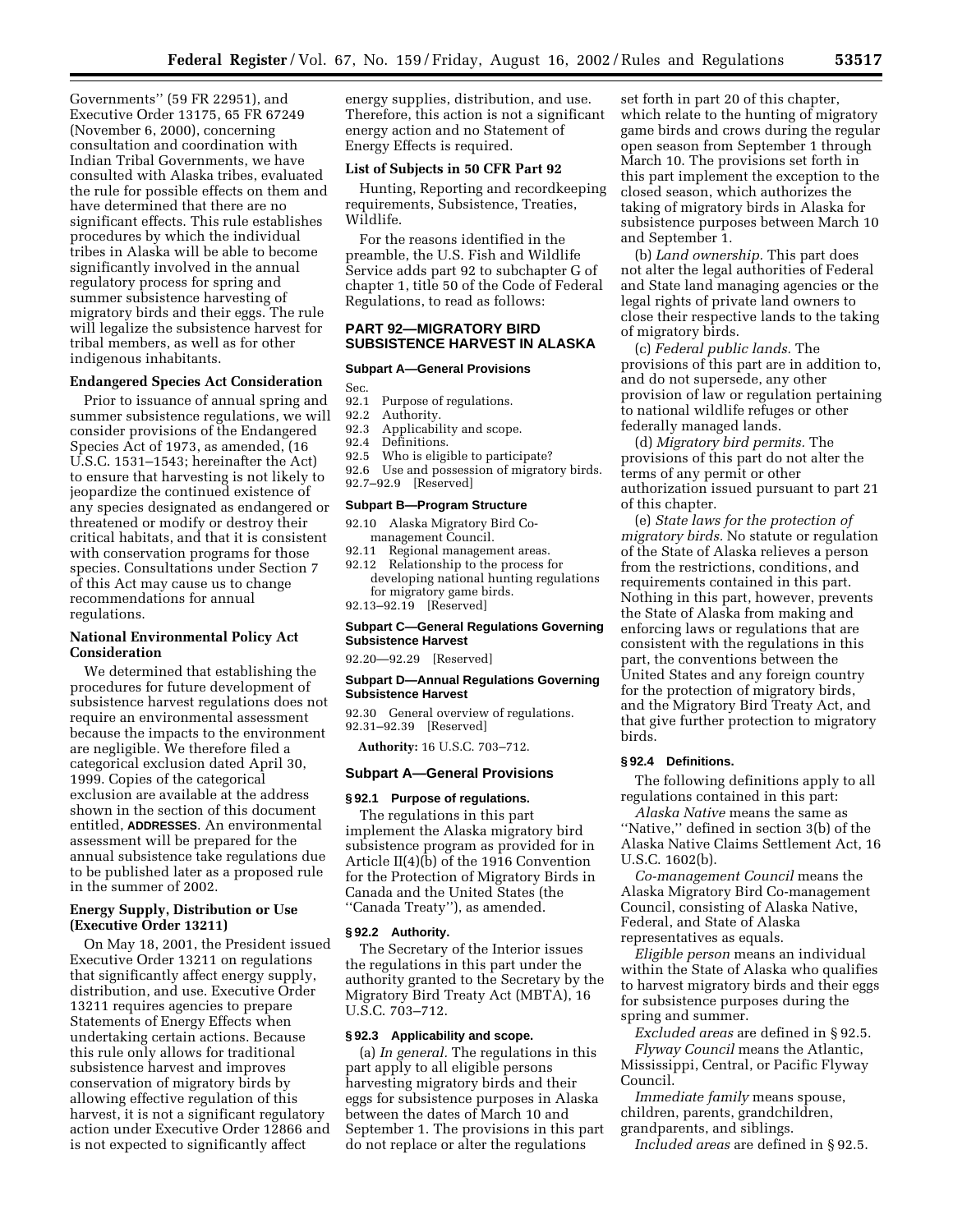*Indigenous inhabitant* means a permanent resident of a village within a subsistence harvest area, regardless of race.

*Migratory bird,* for the purposes of this part, means the same as defined in § 10.12 of this chapter. Species are listed in § 10.13 of this chapter.

*Native* means the same as ''Alaska Native'' as defined in this section.

*Nonwasteful taking* means making a reasonable effort to retrieve all birds killed or wounded, and retaining such birds in possession between the place where taken and the hunter's permanent or temporary place of residence, or to the location where the birds will be consumed or preserved for food.

*Partner organization or regional partner* means a regional or local organization, or a local or tribal government that has entered into a formal agreement with the U.S. Fish and Wildlife Service for the purpose of coordinating the regional programs necessary to involve subsistence hunters in the regulatory process described in this part.

*Permanent resident* means any person whose primary, permanent home for the previous 12 months was within a subsistence harvest area in Alaska. Whenever absent from this primary, permanent home, the person has the intention of returning to it. Factors demonstrating a person's primary, permanent home may include: an address listed on an Alaska Permanent Fund dividend application; an Alaska license to drive, hunt, fish, or engage in an activity regulated by a government entity; voter registration; location of residences owned, rented, or leased; location of stored household goods; the residence of the person's spouse, minor children, or dependents; tax documents; whether the person claims residence in another location for any purpose; or status as a tribal member of a tribe in a subsistence harvest area.

*Service Regulations Committee* means the Migratory Bird Regulations Committee of the U.S. Fish and Wildlife Service.

*State* means State of Alaska.

*Subsistence* means the customary and traditional harvest or use of migratory birds and their eggs by eligible indigenous inhabitants for their own nutritional and other essential needs.

*Subsistence harvest areas* encompass customary and traditional hunting areas of villages in Alaska that qualify for a spring or summer subsistence harvest of migratory birds under this part.

*Village* is defined as a permanent settlement with one or more year-round residents.

### **§ 92.5 Who is eligible to participate?**

If you are a permanent resident of a village within a subsistence harvest area, you will be eligible to harvest migratory birds and their eggs for subsistence purposes in the spring and summer.

(a) *Included areas.* Village areas located within the Alaska Peninsula, Kodiak Archipelago, the Aleutian Islands, or in areas north and west of the Alaska Range are subsistence harvest areas, except that villages within these areas not meeting the criteria for a subsistence harvest area as identified in paragraph (c) of this section will be excluded from the spring and summer subsistence harvest. Any person may request the Co-management Council to recommend that an otherwise included area be excluded by submitting a petition stating how the area does not meet the criteria identified in paragraph (c) of this section. The Co-management Council will forward petitions to the appropriate regional management body for review and recommendation. The Co-management Council will then consider each petition and will submit to the U.S. Fish and Wildlife Service any recommendations to exclude areas from the spring and summer subsistence harvest. The U.S. Fish and Wildlife Service will publish any approved recommendations to exclude areas in subpart D of this part.

(b) *Excluded areas.* Village areas located in Anchorage, the Matanuska-Susitna or Fairbanks North Star Boroughs, the Kenai Peninsula roaded area, the Gulf of Alaska roaded area, or Southeast Alaska generally do not qualify for a spring or summer harvest. Communities located within one of these areas may petition the Comanagement Council through their designated regional management body for designation as a spring and summer subsistence harvest area. The petition must state how the community meets the criteria identified in paragraph (c) of this section. The Co-management Council will consider each petition and will submit to the U.S. Fish and Wildlife Service any recommendations to designate a community as a spring and summer subsistence harvest area. The U.S. Fish and Wildlife Service will publish any approved recommendations to designate a community as a spring and summer subsistence harvest area in subpart D of this part.

(c) *Criteria for determining designation as a spring and summer subsistence harvest area.* A previously excluded community may be included in the spring/summer harvest regulations if recommended by the Alaska Migratory Bird Co-management Council. The Alaska Migratory Bird Comanagement Council will recommend designation of subsistence harvest areas based on a deliberative process using the best available information on nutritional and cultural needs and customary and traditional use. The Alaska Migratory Bird Co-management Council recommendations will accommodate traditional spring and summer harvests without creating new traditions or increasing harvest of migratory birds. Recommendations will be made based on the majority of factors and the weight of the evidence using the following criteria:

(1) A pattern of use recurring in the spring and summer of each year prior to 1999, excluding interruptions by circumstances beyond the user's control;

(2) The consistent harvest and use of migratory birds on or near the user's permanent residence;

(3) A use pattern that includes the handing down of knowledge of hunting skills and values from generation to generation;

(4) A use pattern in which migratory birds are shared or distributed among others within a definable community of persons; a community for purposes of subsistence uses may include specific villages or towns, with a historical pattern of subsistence use; and

(5) A use pattern that includes reliance for subsistence purposes upon migratory birds or their eggs and that meets nutritional and other essential needs including, but not limited to, cultural, social, and economic elements of the subsistence way of life.

(d) *Participation by residents in excluded areas.* In cases where it is appropriate to assist indigenous inhabitants in meeting their nutritional and other essential needs, or for the teaching of cultural knowledge to or by their immediate family members, residents of excluded areas may participate in the customary spring and summer subsistence harvest in a village's subsistence harvest area with the permission of the village council. Eligibility for participation will be developed and recommended by the Comanagement Council and adopted or amended by regulations published in subpart D of this part.

#### **§ 92.6 Use and possession of migratory birds.**

Harvest and possession of migratory birds must be done using nonwasteful taking. You may not take birds for purposes other than human consumption. You may not sell, offer for sale, purchase, or offer to purchase migratory birds, their parts, or their eggs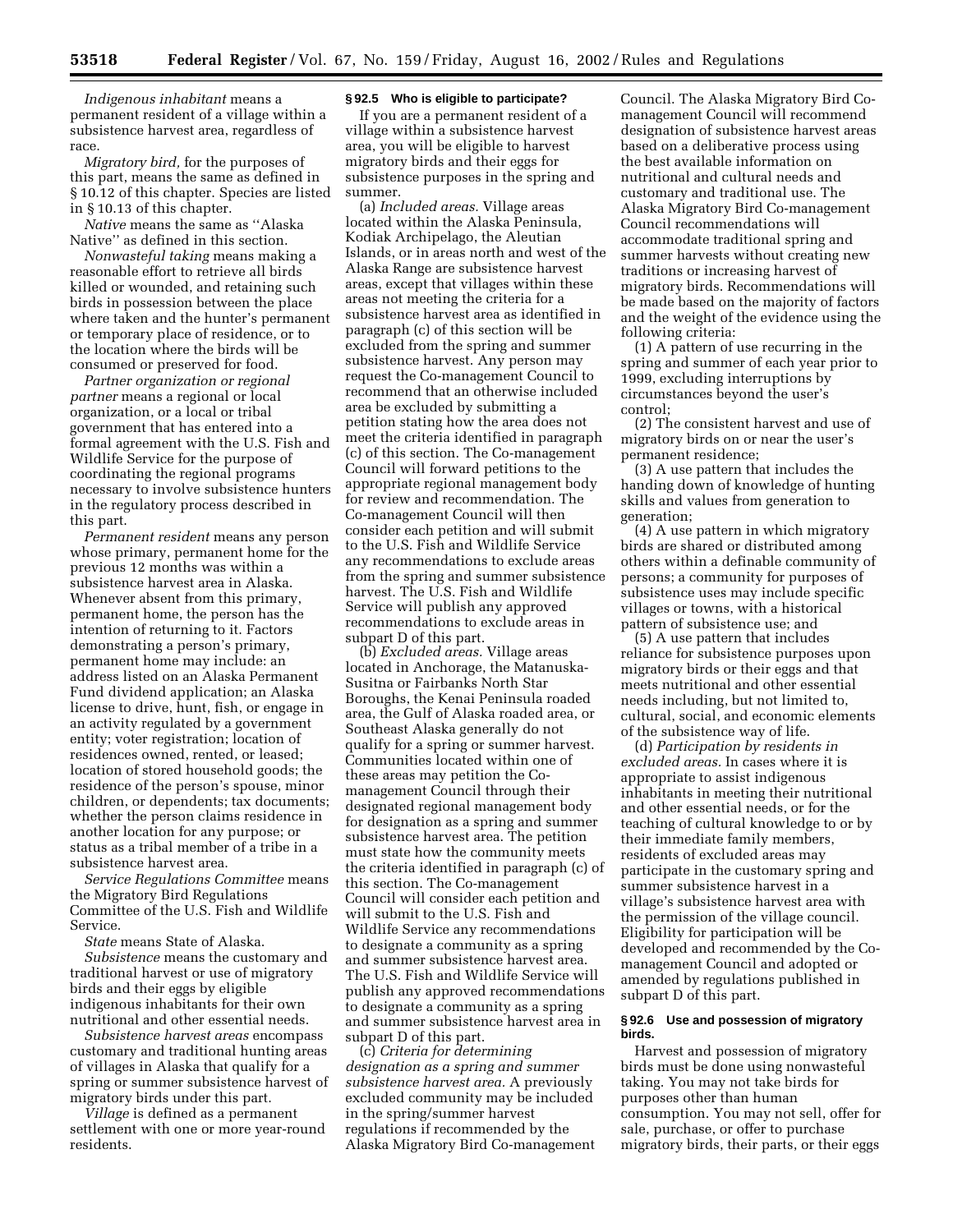taken under this part. Nonedible byproducts of migratory birds taken for food may be used for other purposes only by individuals qualified to possess those birds. You may possess migratory birds, their parts, and their eggs, taken under this part, only if you are an eligible participant as determined in § 92.5.

#### **§§ 92.7—92.9 [Reserved]**

# **Subpart B—Program Structure**

#### **§ 92.10 Alaska Migratory Bird Comanagement Council.**

(a) *Establishment.* The U.S. Fish and Wildlife Service hereby establishes, as authorized by the Protocol amending the Canada Treaty, a statewide management body to be known as the Alaska Migratory Bird Co-management Council.

(b) *Membership.* The Co-management Council must include Alaska Native, Federal, and State of Alaska representatives, as equals.

(1) The Federal and State governments will each seat one representative. The Federal representative will be appointed by the Alaska Regional Director of the U.S. Fish and Wildlife Service, and the State representative will be appointed by the Commissioner of the Alaska Department of Fish and Game. Regional partner organizations will seat 1 representative from each of the 7 regions identified in § 92.11(a), except that a region having more than 1 partner organization may send a representative from each partner organization for a maximum of 12 regional representatives.

(2) The Federal and State representatives and the collective Native representatives will each have one vote, for a total of three votes for the entire council.

(c) *Roles and responsibilities.* The Comanagement Council is authorized to:

(1) Hold public meetings for the purpose of conducting business related to spring and summer subsistence harvest of migratory birds;

(2) Develop recommendations for regulations governing the spring and summer subsistence harvest of migratory birds and their eggs;

(3) Develop recommendations for, among other things, law enforcement policies, population and harvest monitoring, education programs, research and use of traditional knowledge, and habitat protection;

(4) Develop procedures and criteria by which areas and communities can be determined to be eligible or ineligible for a spring/summer subsistence harvest;

(5) Provide guidelines to the regional management bodies each year for formulation of annual regulations;

(6) Consolidate regional recommendations and resolve interregional differences in order to prepare statewide recommendations;

(7) Establish committees to gather or review data, develop plans for Comanagement Council actions, and coordinate programs with regional management bodies;

(8) Send regional representatives from the Co-management Council to meetings of the Pacific Flyway Council and to meetings of the other Flyway Councils as needed, and to meetings of the Service Regulations Committee; (9) Elect officers; and

(10) Conduct other business as the

Council may determine is necessary to accomplish its purpose.

(d) *Meetings.* Meetings of the Comanagement Council will be open to the public. The Co-management Council will:

(1) Hold meetings at least twice annually;

(2) Conduct meetings in accordance with bylaws approved by the Comanagement Council;

(3) Provide an opportunity at each meeting for public comment;

(4) Establish the dates, times, and locations of meetings; and

(5) Maintain a written record of all meetings.

(e) *Staff support.* Administrative support for the Co-management Council will be provided by the U.S. Fish and Wildlife Service and will include, but not be limited to:

(1) Making arrangements for the meeting rooms and associated logistics related to Co-management Council meetings;

(2) Preparing public notices announcing Co-management Council meetings;

(3) Maintaining records of discussions and actions taken by the Comanagement Council;

(4) Coordinating with the Alaska Department of Fish and Game to provide technical information needed by the Co-management Council for its deliberations;

(5) Preparing documents and gathering information needed by the Comanagement Council for its meetings; and

(6) Preparing the annual subpart D regulations package recommended by the Co-management Council for submission to the flyway councils and the Service Regulations Committee.

### **§ 92.11 Regional management areas.**

(a) *Regions identified.* The Alaska Regional Director of the U.S. Fish and Wildlife Service hereby establishes seven geographic regions based on common subsistence resource use patterns. You may obtain maps delineating the boundaries of the seven regions from the U.S. Fish and Wildlife Service, 1011 E. Tudor Road, Anchorage, Alaska 99503. The regions are identified as follows:

(1) Southeast, Gulf of Alaska and Cook Inlet;

(2) Aleutian/Pribilof Islands and Kodiak Archipelago;

(3) Bristol Bay;

(4) Yukon-Kuskokwim Delta;

(5) Bering Straits;

(6) Northwest Arctic and Arctic Slope; and

(7) Interior.

(b) *Regional partnerships.* The U.S. Fish and Wildlife Service will establish partner agreements with at least one partner organization in each of the seven regions. The partner organization identified must be willing and able to coordinate the regional program on behalf of all subsistence hunters within that region. A regional partner will:

(1) Organize or identify one or more management bodies within the region in which it is located.

(2) Determine how the management body for the region should be organized, the manner in which it should function, its size, who serves on it, the length of terms, methods of involving subsistence users, and other related matters.

(3) Coordinate regional meetings and the solicitation of proposals.

(4) Ensure appointment of a person to represent the region by serving on the Co-management Council. If a region consists of more than one partner organization, each partner organization may appoint a member to sit on the Comanagement Council.

(5) Keep the residents of villages within the region informed of issues related to the subsistence harvest of migratory birds.

(6) Work cooperatively with the U.S. Fish and Wildlife Service and the Alaska Department of Fish and Game to gather harvest data, numbers of subsistence users, and other management data and traditional knowledge for the benefit of the management bodies.

(c) *Regional management bodies.* (1) Regional management bodies must provide a forum for the collection and expression of opinions and recommendations regarding spring and summer subsistence harvesting of migratory birds. They must develop requests and recommendations from the region to be presented to the Comanagement Council for deliberation. They must provide for public